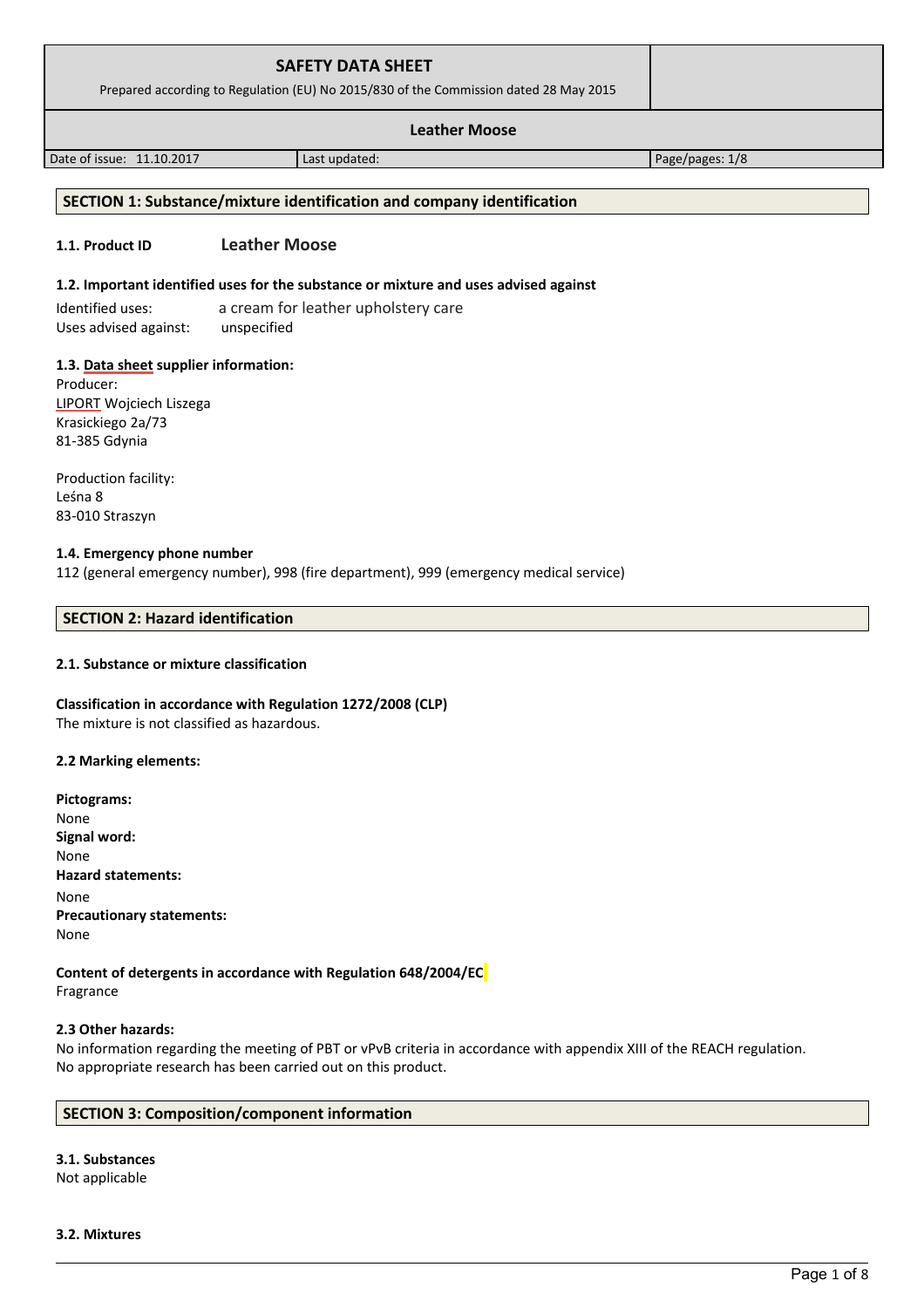| <b>SAFETY DATA SHEET</b><br>Prepared according to Regulation (EU) No 2015/830 of the Commission dated 28 May 2015 |  |
|-------------------------------------------------------------------------------------------------------------------|--|
| <b>Leather Moose</b>                                                                                              |  |

Date of issue: 11.10.2017 Last updated: Page/pages: 2/8

# Dangerous components:

|                   |                 | <b>CLP</b> classification    |                                |
|-------------------|-----------------|------------------------------|--------------------------------|
| <b>Product ID</b> | Quantity<br>[%] | <b>Hazard classification</b> | <b>Hazard statements codes</b> |
| ---------------   | --------------- | --------------               | ---------------                |

The full meaning of hazard statements has been given in section 16

# **SECTION 4: First aid measures**

# **4.1. Description of first aid measures**

#### **Routes of exposure:**

Inhalation, ingestion, skin and eye contact.

#### **Inhalation:**

Take the affected person out into fresh air. Place in a comfortable position. Ensure peace and protect against heat loss.

# Provide medical assistance if necessary.

#### **Consumption:**

Rinse mouth with water, drink 2-3 cups of water, consult a doctor. Do not induce vomiting. If unconscious do not give anything by mouth.

Transport the affected person to hospital if necessary. Ensure peace, place in a lying position and protect against heat loss. **Eye contact:**

Remove any contact lenses if possible.

Flush with plenty of lukewarm water for 10–15 minutes with eyelids wide open. Place the upper eyelid on the lower eyelid from time to time. Cover the eyes with a compress.

Provide ophthalmologist assistance if necessary.

# **Skin contact:**

Take off the contaminated clothes and shoes.

Wash the contaminated skin with plenty of water and then with water containing mild soap.

Seek medical attention if skin irritation persists.

# **4.2. Most important symptoms and effects, both acute and delayed**

No further data available.

# **4.3. Indication of any immediate medical attention and special treatment needed**

The course of action is decided on by a medical doctor, based on an examination of the person affected.

# **SECTION 5: Fire emergency procedure**

# **5.1. Extinguishing agents:**

**Suitable extinguishing agents:** alcohol-resistant foam or dry extinguishing agents, carbon dioxide extinguishers, sand, soil, water aerosol. Choose extinguishing agents based on the conditions of the environment. **Unsuitable extinguishing agents:** High volume water jet.

# **5.2. Special threats related to the substance or mixture**

In case of fire, high temperatures cause a release of decomposition products.

# **5.3. Information for the fire department**

Spray the containers located in the fire area with water, remove from the hazardous area if possible. In case of a fire in an enclosed environment, use protective clothing and compressed air breathing apparatus. Do not allow the extinguishing agents into ground waters, surface waters, or sewage systems.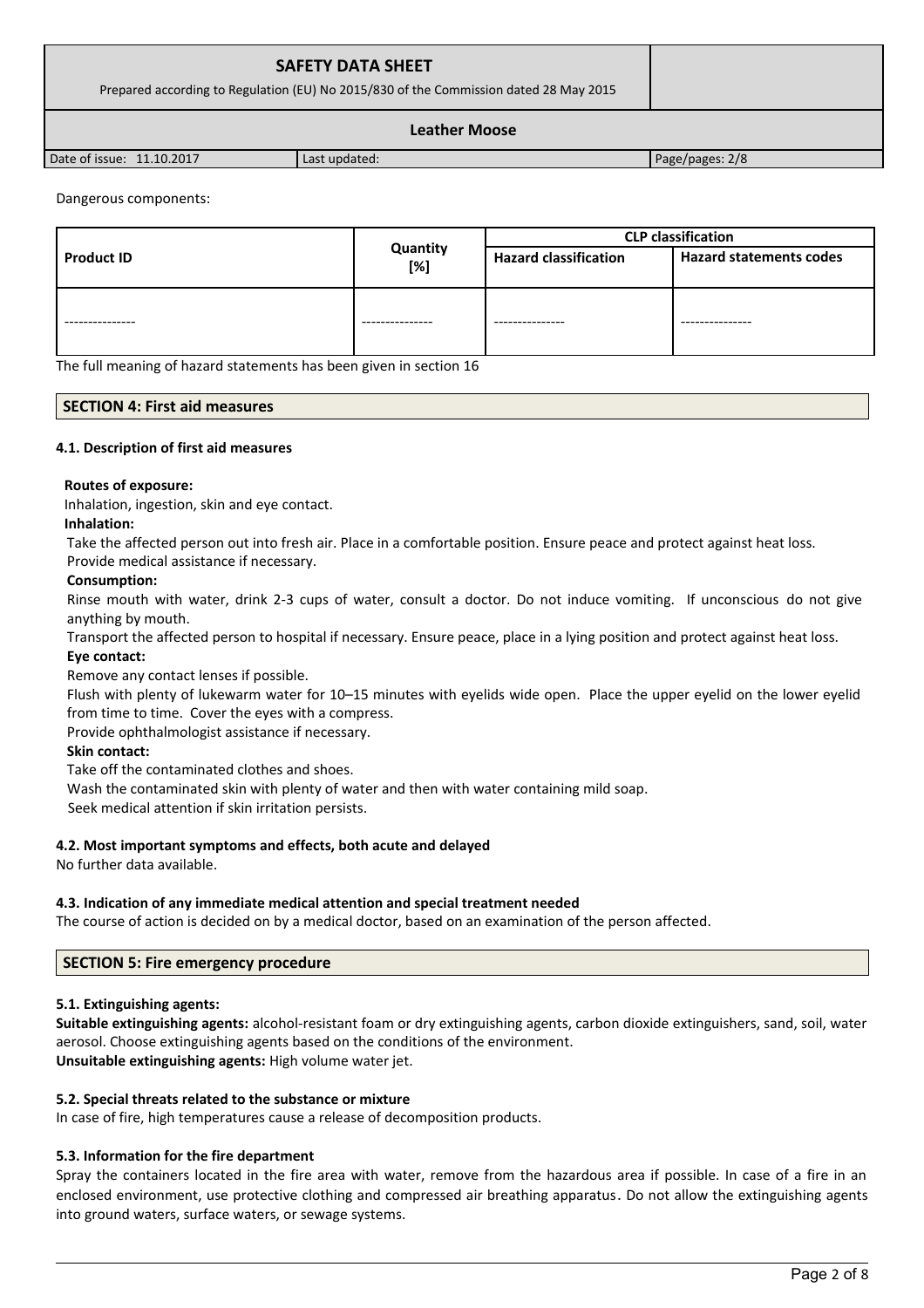|                                                                                       | <b>SAFETY DATA SHEET</b> |                 |
|---------------------------------------------------------------------------------------|--------------------------|-----------------|
| Prepared according to Regulation (EU) No 2015/830 of the Commission dated 28 May 2015 |                          |                 |
|                                                                                       |                          |                 |
| Date of issue: 11.10.2017                                                             | Last updated:            | Page/pages: 3/8 |

# **SECTION 6: Measures regarding accidental release into the environment**

#### **6.1. Individual safety measures, protective equipment and emergency procedures**

For persons other than emergency personnel: notify the appropriate authorities of the emergency. Remove any persons not participating in the containment procedures from the contamination area. For emergency personnel: Ensure proper ventilation, use individual safety measures.

#### **6.2. Environmental safety measures**

Prevent the contamination from spreading into sewage systems and water reservoirs.

#### **6.3. Methods of removing and preventing the spread of contamination:**

Prevent the contamination from spreading and attempt removal using absorptive materials (sand, diatomite, universal absorbent), place the contaminated materials in properly marked containers for subsequent utilization in accordance with the mandatory provisions of the law.

#### **6.4. References to other sections**

Product waste disposal – see section 13 of this data sheet. Individual protective measures – see section 8 of this data sheet.

#### **SECTION 7: Storage and use of substances and mixtures**

#### **7.1. Precautions for safe handling**

#### **Recommendations for handling the mixture**

Avoid direct contact with the mixture.

Avoid inhalation.

Prevent from spreading into sewage systems. **Apply general provisions of the industrial work hygiene**  Do not eat, drink or smoke when using the product. Replace the contaminated clothing. Wash hands thoroughly after handling. Wash contaminated clothing before reusing. Wash hands and face before breaks at work.

# **7.2. Safe storage regulations, including any mutual incompatibility information**

Store in a well-ventilated area. Keep container tightly closed. Store in a cool place. Protect from sunlight and sources of heat. Do not store with food or animal feeding stuffs. Always use containers made of materials analogous to the original ones. Open containers should be handled very carefully so as to prevent spillage. Do not handle until all safety precautions have been read and understood.

#### **7.3. Specific end use(s)**

See section 1.2 of this data sheet.

#### **SECTION 8: Exposure controls/individual protective measures**

#### **8.1. Control parameters**

#### **The national highest acceptable concentration values in the work environment**

in accordance with the Notice of the Minister of Labor and Social Policy of 6 June 2014 on the highest acceptable concentration and intensity of factors detrimental to health in the work environment (Dz.U. (Journal of Laws) 2014, item 817).

| <b>NAME OF THE SUBSTANCE</b> | ID | NDS $(mg/m3)$ | NDSCh $(mg/m^3)$ | NDSP (mg/m3) |
|------------------------------|----|---------------|------------------|--------------|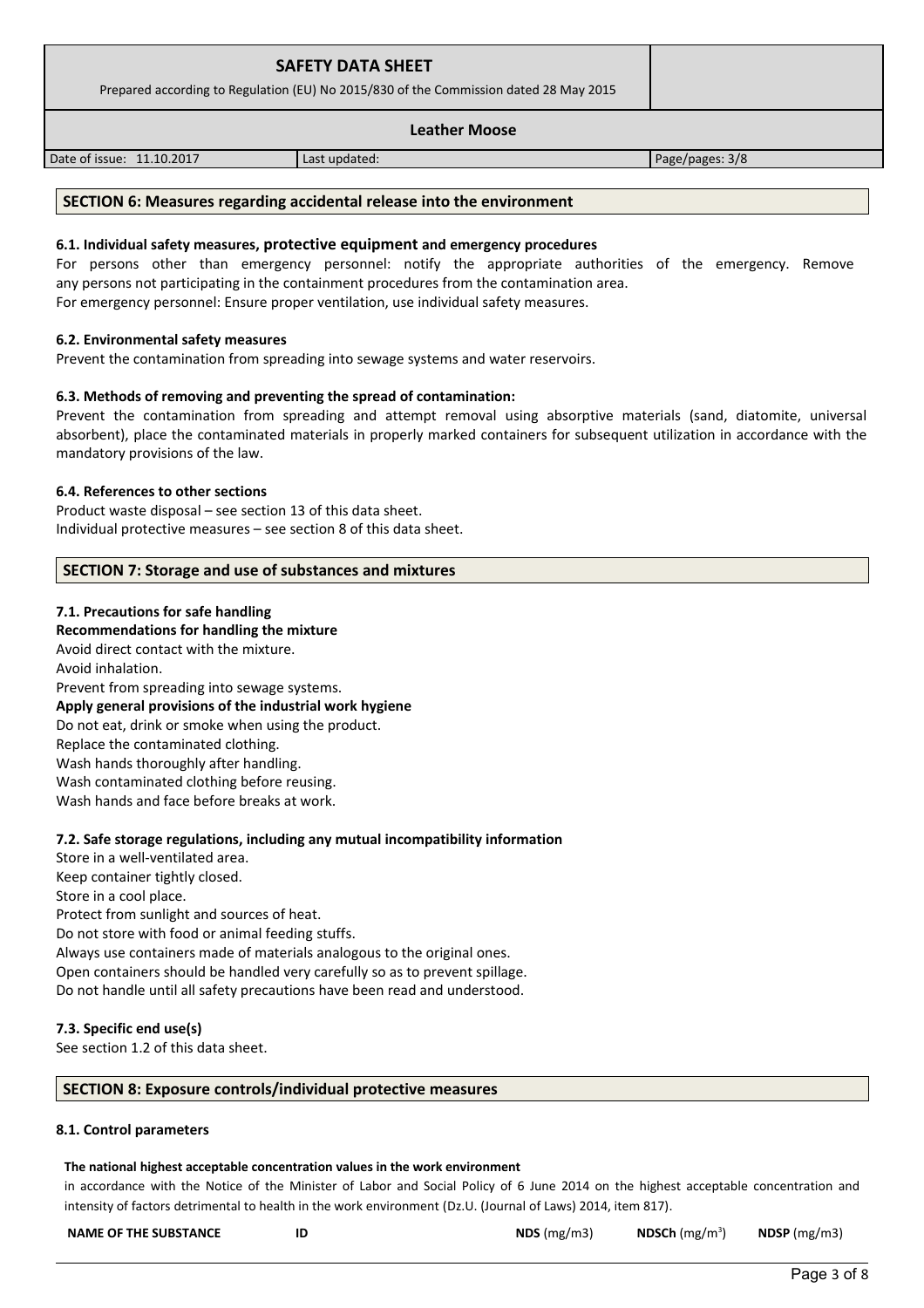| <b>SAFETY DATA SHEET</b><br>Prepared according to Regulation (EU) No 2015/830 of the Commission dated 28 May 2015 |               |                 |
|-------------------------------------------------------------------------------------------------------------------|---------------|-----------------|
| <b>Leather Moose</b>                                                                                              |               |                 |
| Date of issue: 11.10.2017                                                                                         | Last updated: | Page/pages: 4/8 |
|                                                                                                                   |               |                 |

#### **8.2. Exposure controls**

**Appropriate technical control measures:** Storage rooms and work stations should be adequately ventilated to keep vapor concentration below the limit value.

# **Appropriate technical control measures** General room ventilation is recommended. **Individual safety measures Face and eye protection** Not required under normal conditions of use. **Skin protection Hand protection** Not required under normal conditions of use. **Body protection** Use protective workwear. The selection of individual protection measures must be made taking into account the concentration and quantity of the hazardous substance occurring in the work environment. **Respiratory tract protection** Not required under normal conditions of use. **Environment exposure controls**  Do not discharge into sewage systems or ground waters. **General safety and hygiene recommendations**

--- --- --- --- ---

Follow good hygiene practice.

# **SECTION 9: Physical and chemical properties**

#### **9.1. Basic physical and chemical property information**

| Appearance:                                   | Under normal conditions: liquid, emulsion |
|-----------------------------------------------|-------------------------------------------|
| Color:                                        | Unspecified                               |
| Odor:                                         | Unspecified                               |
| <b>Odor threshold:</b>                        | Unspecified                               |
| pH:                                           | Unspecified                               |
| Melting point/freezing point:                 | Unspecified                               |
| Initial boiling point and boiling range:      | Unspecified                               |
| Flash point:                                  | Unspecified                               |
| Flammability (solid, gas):                    | Unspecified                               |
| Upper/lower flammability or explosive limits: | Unspecified                               |
| Vapor pressure                                | Unspecified                               |
| Vapor density:                                | Unspecified                               |
| <b>Relative density:</b>                      | Unspecified                               |
| Solubility:                                   | Unspecified                               |
| Partition coefficient: n-octanol/water:       | Unspecified                               |
| Auto-ignition temperature:                    | Unspecified                               |
| <b>Decomposition temperature:</b>             | Unspecified                               |
| Viscosity:                                    | Unspecified                               |
| <b>Explosive properties:</b>                  | Not applicable                            |
| <b>Oxidizing properties:</b>                  | Not applicable                            |

# **9.2. Additional information**

No additional analysis results.

#### **SECTION 10: Stability and reactivity**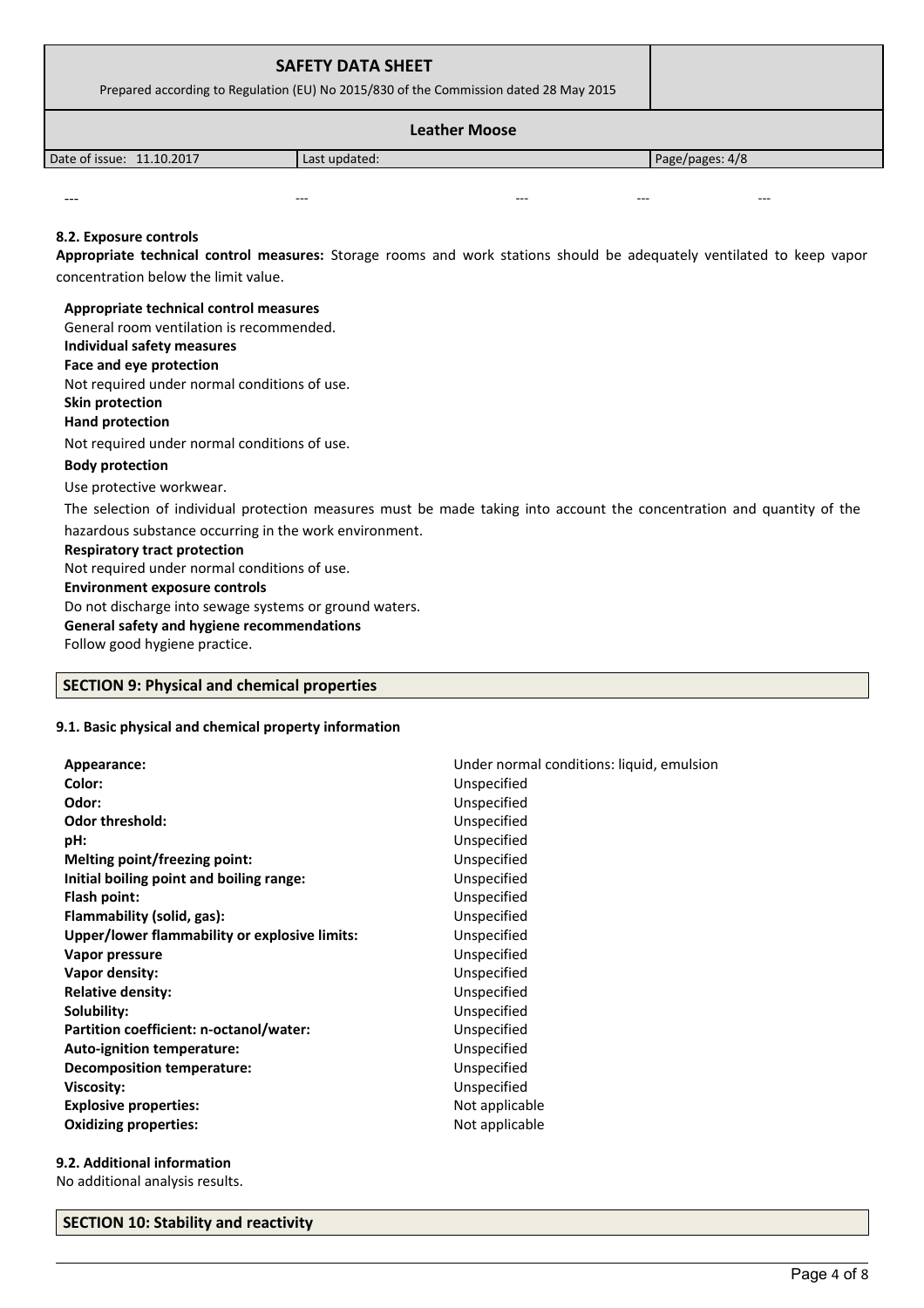| <b>SAFETY DATA SHEET</b><br>Prepared according to Regulation (EU) No 2015/830 of the Commission dated 28 May 2015 |               |                 |
|-------------------------------------------------------------------------------------------------------------------|---------------|-----------------|
| <b>Leather Moose</b>                                                                                              |               |                 |
| Date of issue: 11.10.2017                                                                                         | Last updated: | Page/pages: 5/8 |

# **10.1. Reactivity**

The mixture is chemically stable under normal conditions.

#### **10.2. Chemical stability**

The product is stable when properly used, stored and transported.

#### **10.3. Potential for hazardous reactions**

No data

# **10.4. Conditions to avoid**

Avoid high temperatures, direct sunlight, hot surfaces and open fire.

#### **10.5. Incompatible materials**

No data

#### **10.6. Hazardous decomposition products**

Do not occur when used in accordance with its purpose.

#### **SECTION 11: Toxicological information**

#### **11.1. Information regarding toxicological effects**

#### **Acute toxicity**

Based on available data, the classification criteria are not met. **Skin corrosion/irritation** Based on available data, the classification criteria are not met. **Serious eye injury/irritation** Based on available data, the classification criteria are not met. **Allergenic influence on respiratory tract or skin** Based on available data, the classification criteria are not met. **Mutagenic influence on reproductive cells** Based on available data, the classification criteria are not met. **Carcinogenicity** Based on available data, the classification criteria are not met. **Harmful influence on reproductive organs** Based on available data, the classification criteria are not met. **Toxic influence on target organs – single exposure** Based on available data, the classification criteria are not met. **Toxic influence on target organs – repeated exposure** Based on available data, the classification criteria are not met.

# **Hazard caused by aspiration**

Based on available data, the classification criteria are not met.

# **SECTION 12: Environmental information**

# **12.1. Toxicity**

No data.

**12.2. Durability and dissolution potential** No data.

# **12.3. Bioaccumulation capacity** No data.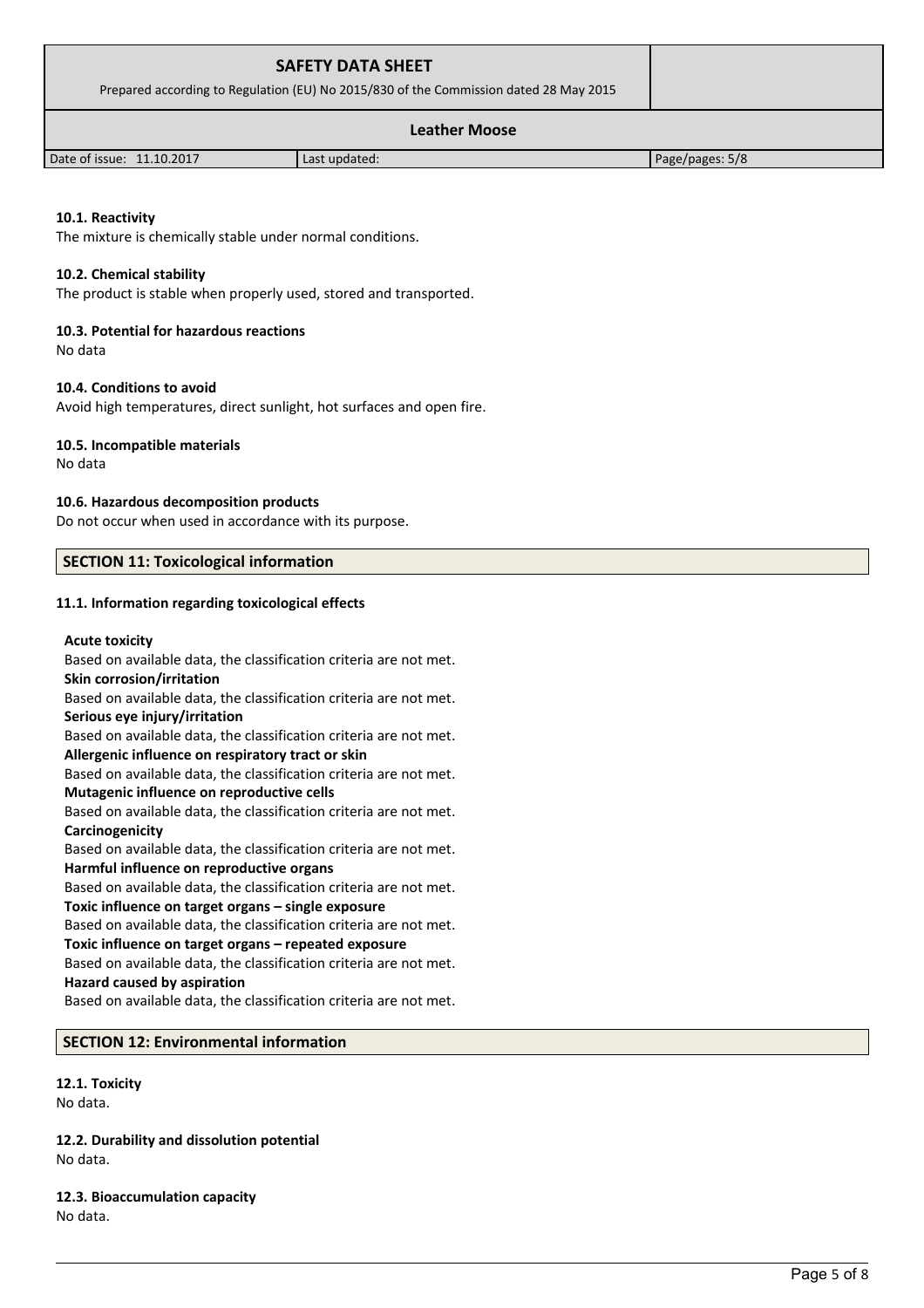| <b>SAFETY DATA SHEET</b><br>Prepared according to Regulation (EU) No 2015/830 of the Commission dated 28 May 2015 |               |                 |
|-------------------------------------------------------------------------------------------------------------------|---------------|-----------------|
| <b>Leather Moose</b>                                                                                              |               |                 |
| Date of issue: 11.10.2017                                                                                         | Last updated: | Page/pages: 6/8 |

# **12.4. Soil mobility**

No data.

**12.5. Results of PBT and vPvB properties evaluation** No data.

# **12.6. Other harmful effects**

No data.

# **SECTION 13: Waste disposal**

# **13.1. Waste disposal methods**

Empty containers should be transported to an authorized company in order to be reprocessed or recycled.

Do not store with municipal waste.

Do not discharge into sewage systems, surface waters or wastewater.

# **Waste code**

Act of 14 December 2012 on waste (Dz.U. (Journal of Laws) 2013, item 21).

Regulation of the Minister of Environment of 9 September 2014 on the waste catalogue (Dz.U. (Journal of Laws) 2014, item 1923).

The waste code must be assigned individually at the location where the waste is produced, depending on the industry in which it is used.

|       | <b>SECTION 14: Transport information</b>            |                |                |             |  |
|-------|-----------------------------------------------------|----------------|----------------|-------------|--|
|       |                                                     | <b>ADR/RID</b> | <b>IMGD</b>    | <b>IATA</b> |  |
| 14.1. | <b>UN number</b>                                    | ---            | ---            | ---         |  |
| 14.2. | UN proper shipping name                             |                | ---            |             |  |
| 14.3. | Transport hazard class(es)                          | ---            | ---            | ---         |  |
|       | Warning sticker No.                                 | ---            | ---            | ---         |  |
| 14.4. | Packing group                                       | ---            | ---            | ---         |  |
| 14.5. | Threat to the environment                           | ---            | ---            | ---         |  |
| 14.6. | Special precautions for users                       |                | Not applicable |             |  |
| 14.7. | <b>Bulk transport in accordance with the MARPOL</b> |                | Not applicable |             |  |
|       | convention appendix II and the IBC code             |                |                |             |  |

# **SECTION 15: Legal information**

# **15.1. Provisions of the law regarding safety and protection of the environment in relation to the substance or mixture This safety data sheet has been drawn up based on the following legal acts:**

- 1. Regulation (EC) No 1907/2006 of the European Parliament and of the Council of 18 December 2006 concerning the Registration, Evaluation, Authorization and Restriction of Chemicals (REACH), establishing a European Chemicals Agency, amending Directive 1999/45/EC and repealing Council Regulation (EEC) No 793/93 and Commission Regulation (EC) No 1488/94 as well as Council Directive 76/769/EEC and Commission Directives 91/155/EEC, 93/67/EEC, 93/105/EC and 2000/21/EC.
- 2. Regulation (EC) No 1272/2008 of the European Parliament and of the Council of 16 December 2008 on classification, labeling and packaging of substances and mixtures, amending and repealing Directives 67/548/EEC and 1999/45/EC, and amending Regulation (EC) No 1907/2006. [ATP1, ATP2, ATP3, ATP4, ATP5, ATP6]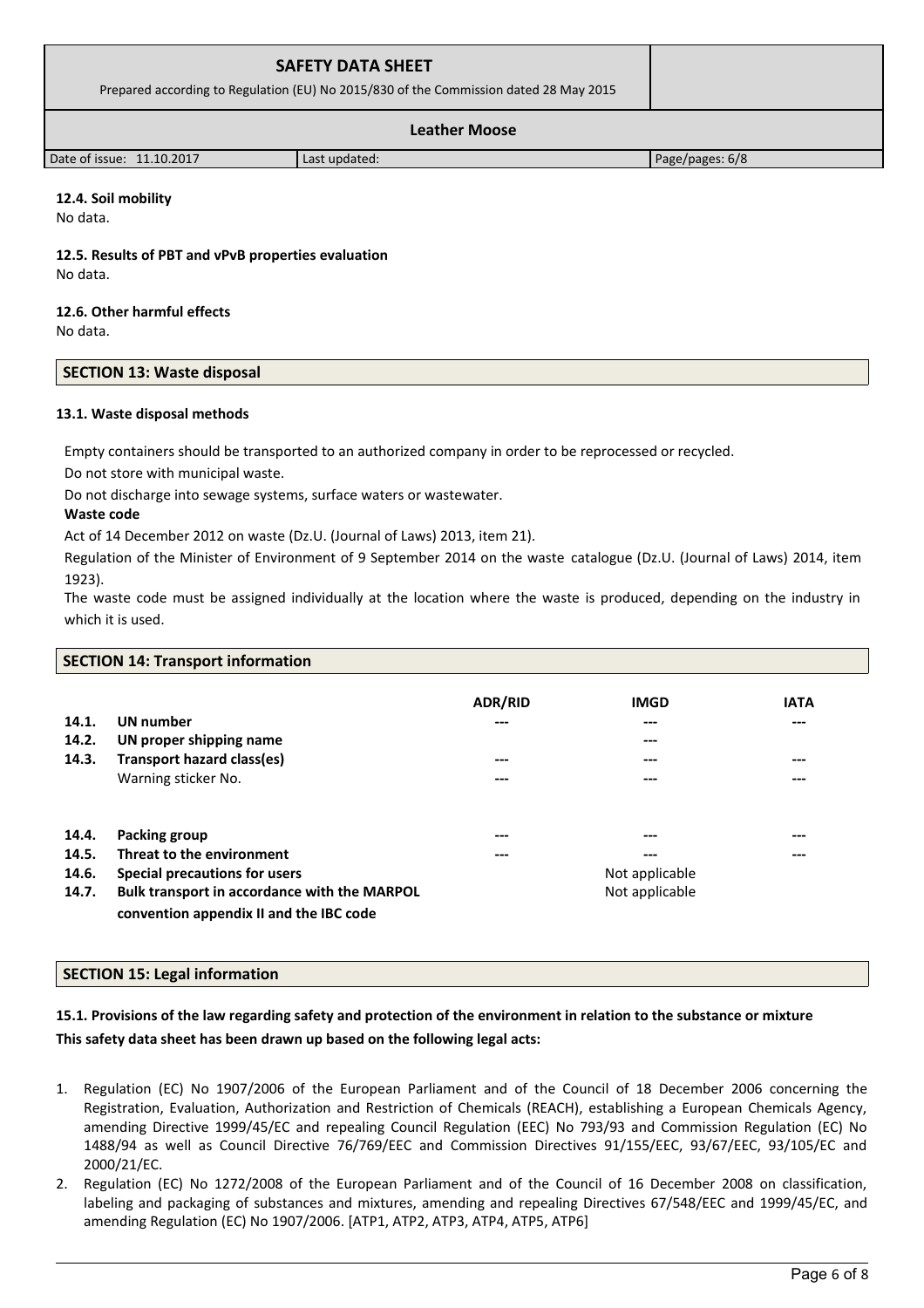| <b>SAFETY DATA SHEET</b><br>Prepared according to Regulation (EU) No 2015/830 of the Commission dated 28 May 2015 |  |
|-------------------------------------------------------------------------------------------------------------------|--|
| <b>Leather Moose</b>                                                                                              |  |

| 11.10.2017<br>Date of issue: | Last updated: | 7/8<br>Page/pages: |
|------------------------------|---------------|--------------------|

- 3. Commission Regulation (EU) 2015/830 of 28 May 2015 amending Regulation (EC) No 1907/2006 of the European Parliament and of the Council on the Registration, Evaluation, Authorization and Restriction of Chemicals (REACH) as corrected (replaces Regulation EC No 453/2015)
- 4. Act of 25 February 2011 on chemical substances and their mixtures (DZ.U. (Journal of Laws) No 63, item 322 with amendments).
- 5. Regulation of the Minister of Labor and Social Policy of 6 June 2014 on the maximum permissible concentration and intensity of agents harmful to health in the work environment (Dz.U. (Journal of Laws) item 817).
- 6. Act of 14 December 2012 on waste (Dz.U. (Journal of Laws) 2013, item 21).
- 7. Regulation of the Minister of Environment of 9 September 2014 on the waste catalogue (Dz.U. (Journal of Laws) 2014, item 1923).
- 8. Classification of dangerous goods according to the European Agreement concerning the International Carriage of Dangerous Goods by Road (ADR).
- 9. Regulation of the Minister of Labor and Social Policy of 26 September 1997 on general provisions of occupational safety and health (Dz.U. (Journal of Laws) 2003 No 169, item 1650 with amendments).
- 10. Regulation of the Minister of Health of 30 December 2004 on occupational health and safety related to the presence of chemical agents in the workplace (Dz.U. (Journal of Laws) 2005 No 11, item 86 with amendments). Regulation of the Minister of Economy of 21 December 2005 on essential requirements for personal protection (Dz.U. (Journal of Laws) No 259, item 2173).

# **15.2. Chemical safety evaluation**

No chemical safety evaluation for the mixture.

# **SECTION 16: Additional information**

List of hazard statements from section: 3

# **CAS** (Chemical Abstracts Service)

**EC number** means one of the following:

- the number of the substance as given in the European Inventory of Existing Chemical Substances (EINECS),
- the number of the substance as given in the European List of Notified Chemical Substances (ELINCS)
- the number in the inventory of chemical substances listed in the European Commission's publication "No-longer polymers"

# **Description of used abbreviations, acronyms and symbols:**

**NDS** - maximum allowable concentration of substances hazardous to health in work environment

- **NDSCh** temporary maximum allowable concentration
- **NDSP**  highest maximum allowable concentration
- **UN number**  the four-digit number that identifies hazardous materials and articles (UN No)
- **ADR** the European Agreement concerning the International Carriage of Dangerous Goods by Road

**RID** - the Regulation concerning the International Carriage of Dangerous Goods by Rail

- **IMDG** International Maritime Dangerous Goods Code
- **IATA**  International Air Transport Association
- **vPvB** (substance) very Persistent very Bioaccumulable
- **PBT** (substance) Persistent Bioaccumulative Toxic
- **LD50** Lethal dose required to kill half the members of a tested population
- **LC50** Lethal concentration required to kill half the members of a tested population
- **ECX** Concentration at which X% inhibition of growth or growth rate is observed
- **NOEL** The highest concentration with no effect observed
- **BOD** Biochemical Oxygen Demand (BZT) pl: Biochemiczne Zapotrzebowanie Tlenu
- **COD** Chemical Oxygen Demand (ChZT) pl: Chemiczne Zapotrzebowanie Tlenu

**ThOD** Theoretical Oxygen Demand - pl: Teoretyczne Zapotrzebowanie Tlenu

# **Additional information:**